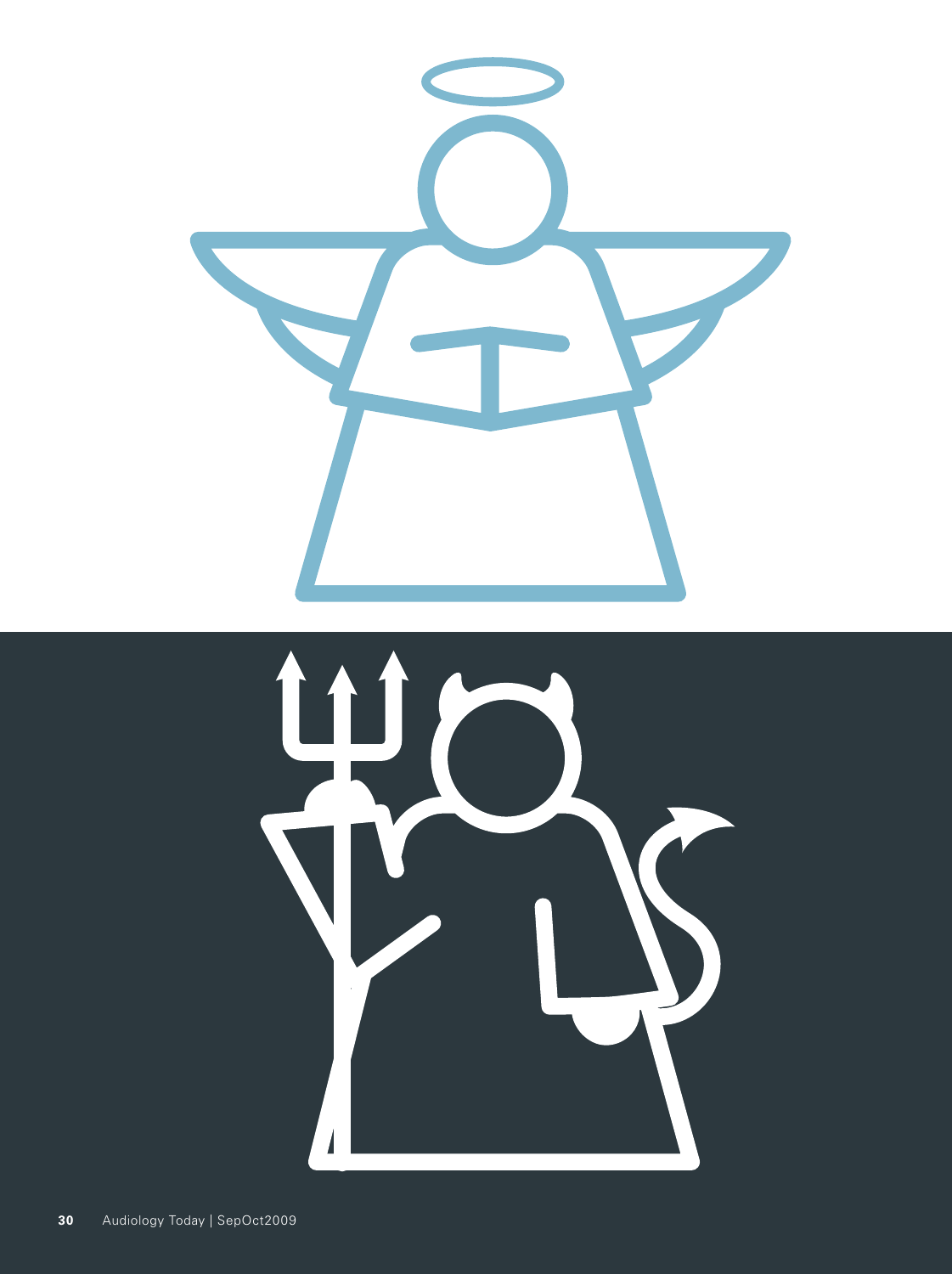# It's a Matter of Ethics

By Catherine V. Palmer

There has been a strong focus on professional ethics from the Academy since about 2001, and this focus certainly appears to be important and appropriate. But what about ethical practice? If we talk about ethical practice, we have to be comfortable saying that there are hearing health-care professionals who are not practicing ethically.

**Broad** an outstanding<br>article summarizing the recent history of pro-<br>sional ethics in audiology and providing very<br>mudalines in terms of what clinicians need to do in article summarizing the recent history of professional ethics in audiology and providing very clear guidelines in terms of what clinicians need to do in relation to conflicts of interest. There has been a strong focus on professional ethics from the Academy since about 2001, and this focus certainly appears to be important and appropriate. But what about ethical practice? I wonder if we have conveniently focused on professional ethics not only because it is important but because it actually is quite easy to talk about without implying anyone is really doing anything wrong. Most presentations start with something like "Although the gifts you are taking aren't impacting your treatment choices, the perception is that

there could be an impact." Somehow this lets us off the hook and provides us the chance to change our behavior not because we were actually doing something wrong but because others might think it was wrong. If we talk about ethical practice, we have to be comfortable saying that there are hearing health-care professionals who are not practicing ethically; there are people doing the wrong thing, and it has nothing to do with perception. There is no room for a statement like "It's okay that you aren't following best practices by not measuring the output of the hearing aid you are fitting, and it's okay that you are charging for your expertise but not using it—it's just that someone might perceive this as the wrong way to fit hearing aids." Perception is not reality here; reality is reality.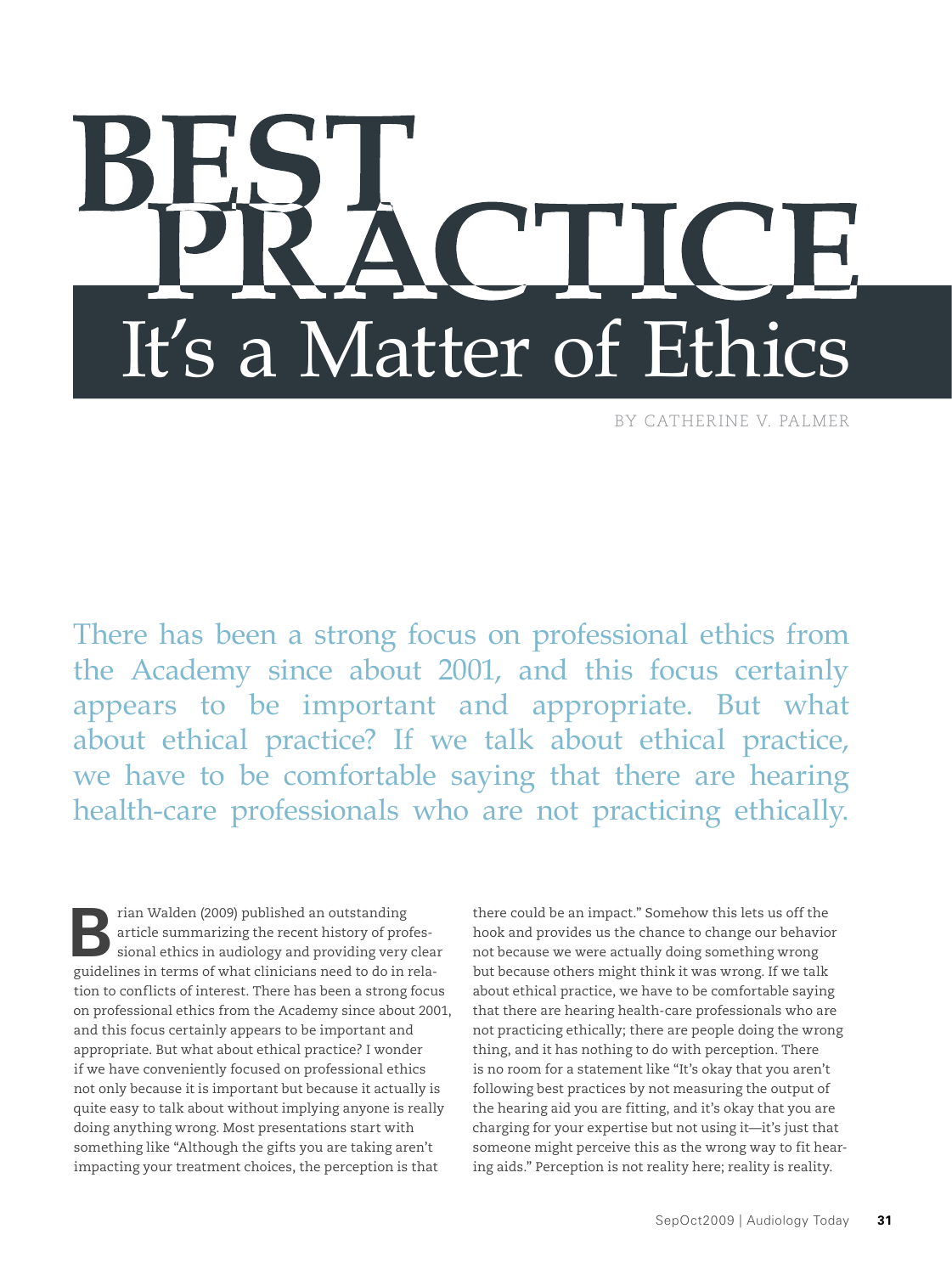We are all responsible for our profession and must not tolerate behavior that would harm our collective reputation and ability to function as an autonomous profession dedicated to providing communication solutions.

Unethical practice negatively impacts our patients and negatively impacts our profession. We are all responsible for our profession and must not tolerate behavior that would harm our collective reputation and ability to function as an autonomous profession dedicated to providing communication solutions.

The U.S. Food and Drug Administration (FDA) currently regulates hearing aids. This implies that hearing aids are considered devices that could potentially be dangerous to the consumer and that they are devices that need to be dispensed by individuals with expertise in verifying the performance of these devices. Therefore, hearing aids need to be fit by individuals knowledgeable about their features, able to manipulate the various parameters, and equipped to measure the output of these devices in the ear canal of the individual who will be using them. Practitioners must be capable of interpreting data in light of evidence related to how best to achieve the goals of a hearing aid fitting (audibility for a variety of levels of input, comfort, and sound quality).

Failure to measure implies that the hearing healthcare professional believes the manufacturer's hearing aid settings are appropriate for the individual patient and there is no need for verification. The evidence that clearly indicates this is a false assumption includes work by Hawkins and Cook (2003), who reported a clear trend for manufacturer-simulated values to overestimate the output that was actually provided by the hearing aids with differences of as much as 20 dB. Keidser et al (2003) demonstrated that different manufacturer algorithms provided significantly different amounts of gain for the same hearing loss through their first fit settings. Mueller et al (2008) showed that there were significant differences between manufacturers when it came to the prescribed maximum output of hearing aids as well. The prescribed maximum output for six hearing aids from different manufacturers resulted in differences of more than 15 dB, and the estimated output graphs varied by more than 8 dB compared to measured outputs. Underfitting leaves sound inaudible, and overfitting can potentially harm an individual. Both results are intolerable and are avoided when the actual output in the individual's ear is measured.

Mueller (1998) reported that only 34 percent of the audiologists responding to a *Hearing Journal* survey indicated that they used real-ear probe microphone measurements. Perhaps most disturbing in this survey was that 12 percent of these individuals indicated that RETZ was their measure of choice, and, of course, this is not a measurement at all (just a meaningless set of initials that Dr. Mueller added as a foil!). Mueller replicated this survey in 2005 and found similar, disappointing results with very little difference between individuals possessing varying degrees (MA vs. AuD) or years of practice. He had hypothesized that newly graduated AuDs would be using best practices since these clinicians were fortunate enough to be in doctoral-level programs where one would assume evidence-based practice formed the curriculum. This was not the case.

Bamford et al (2001) reported that only 20 percent of individuals fitting amplification to children used realear probe microphone measures. These individuals are comfortable relying on manufacturer estimations that Seewald et al (2008) showed generated substantial variation in output in a population that is unable to provide reliable reports about audibility and comfort. This is a population brought to us by parents who trust us by virtue of our membership in a profession. They trust that we are using the latest data and technology to insure that their baby hears the sounds that will be critical to speech and language development. Seewald (2008, p.26) notes that "Failure to appropriately verify the electroacoustic performance of the hearing aid in terms of predicted speech audibility and maximum hearing instrument output can result in obstructing the language benefits an infant would have otherwise received from being identified at an early age and optimally fitted." This is not something any of us would want to be accused of, yet this is exactly what the accusation would be. The individual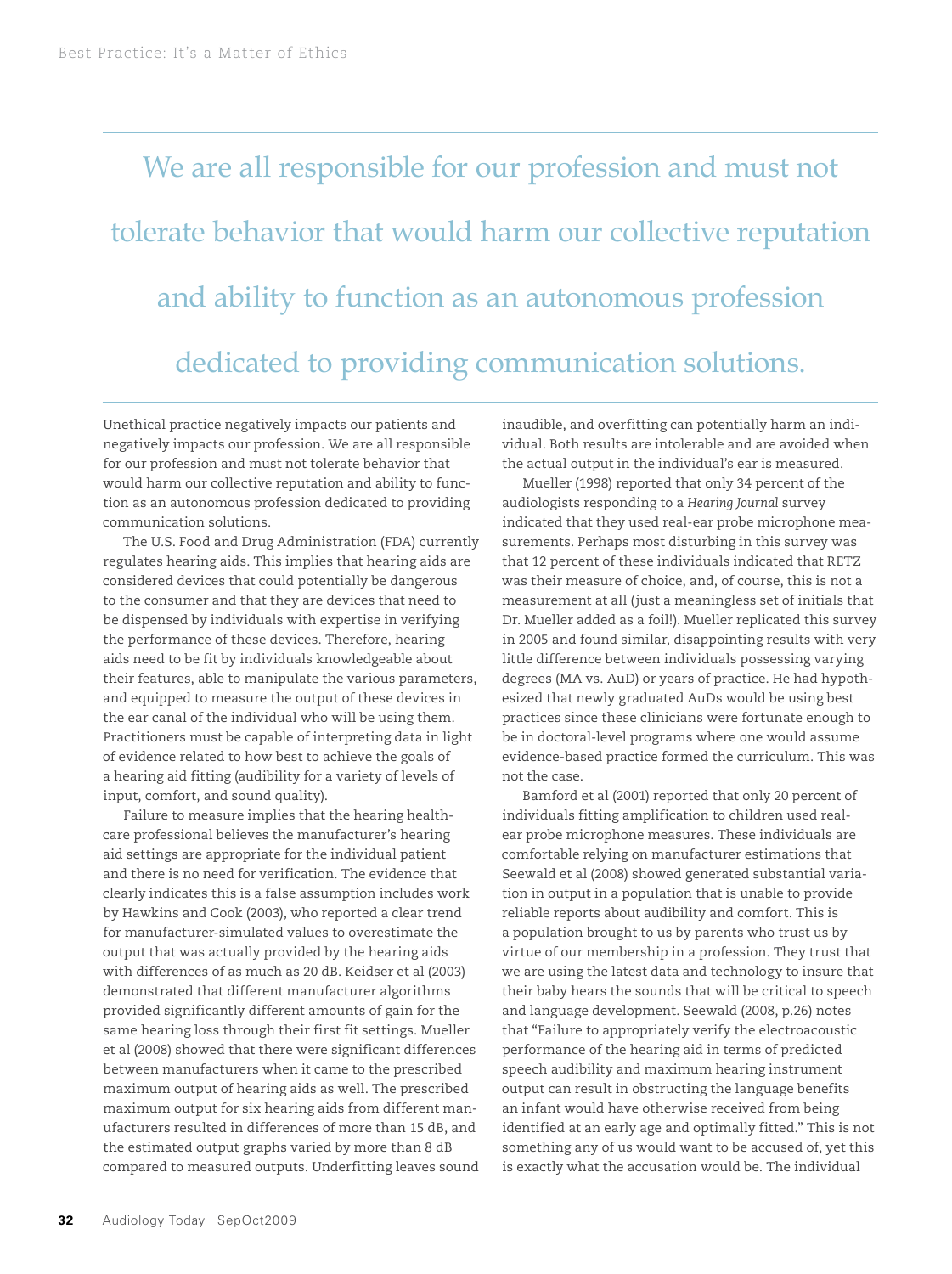who did not measure the audibility of the hearing aid would simply have no defense for that behavior.

Two common responses from individuals who do not use real-ear probe microphone measures are that they cannot afford the equipment or that they do not have time to add this measurement to their hearing aid fitting appointments. Inability to afford required equipment is not an excuse for unethical practice. Until the appropriate equipment is obtained, individuals should not be fitting hearing aids. Inadequate time does not make sense, since verification through real-ear probe microphone measures is much more efficient and less time-consuming than questioning patients about the loudness of a sound that they cannot accurately judge, since they are new hearing aid users or using unreliable word recognition testing (Thornton and Raffin, 1978) to verify the fitting. If there is not time for real-ear probe microphone measures, then there is not time to fit hearing aids.

Audiology practice guidelines clearly state the standard for verifying the output of a hearing aid. The Academy's *Guidelines for the Audiologic Management of Adult Hearing Impairment* states that "Prescribed gain (output) from a validated prescriptive method should be verified using a probe microphone approach that is referenced to ear canal SPL." The guideline goes on to indicate that this can be "simulated" with the use of real-ear-to-coupler difference (RECD), which consists of a probe microphone measure that establishes the difference between the coupler and real ear so the actual response in the ear canal can be accurately estimated. This is the recommended method for fitting pediatric patients since the RECD is a quick measure that does not require the child to sit still for an extended period of time while fine-tuning takes place. The Academy's *Pediatric Amplification Protocol*  (2003) supports this recommendation by stating, "Output characteristics should be verified using a probe-microphone approach that is referenced to ear canal SPL.… If probe-microphone measures of real-ear hearing aid performance are not possible, hearing aid performance can be predicted accurately in the real ear by applying age appropriate average RECD values to measured 2-cc coupler electroacoustic results."

Are best practices a matter of ethics? The Academy and American Speech-Language-Hearing Association (ASHA) codes of ethics make it clear that failure to follow best-practice guidelines is a violation. Principle 2 of the Academy *Code of Ethics* states that "Members shall maintain high standards of professional competence in rendering services.… Individuals shall maintain professional competence, including participation in continuing

# **When You Need a Little More...**

The remarkable Captioned Telephone shows captions of everything a caller says, ensuring that people understand every word of the conversation – even if they have difficulty hearing it. It's the perfect phone to bolster your patients' confidence when amplification alone isn't enough.

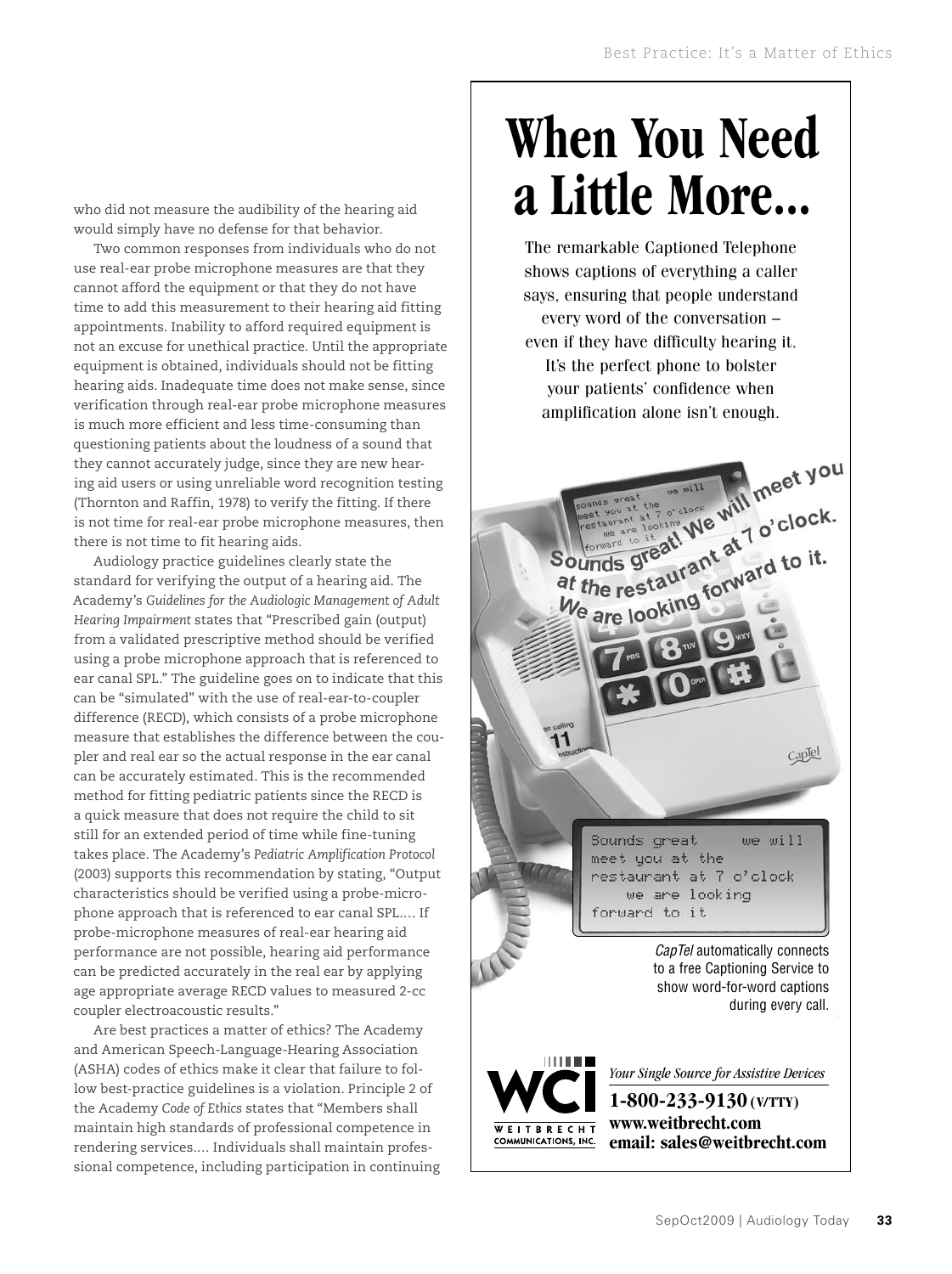education," and Principle 4 states that "Members shall provide only services and products that are in the best interest of those served." Principle of Ethics II from the ASHA *Code of Ethics* states that "Individuals shall honor their responsibility to achieve and maintain the highest level of professional competence." All of these statements point to the assumption that an ethical practitioner will follow the best practices supported by evidence and published by their professional organizations.

Until recently, clinicians who did not use real-ear probe microphone measures were in essence protected from questioning consumers. How could hearing aid purchasers know the standard for verifying the hearing aid response? The patient saw that the hearing aids were connected to a computer and there were graphs on the computer screen. These graphs do not represent measurements. Measurements result from a microphone being placed in the ear canal (either from an independent realear probe microphone system or from an integrated probe microphone system that may accompany a particular hearing aid). With the recent publication of the *Consumer* 

*Reports* (2009) article focused on hearing aids, consumers now have information that may empower them to ask the hearing health-care provider exactly how the hearing aid response will be verified. *Consumer Reports* indicates that "of that battery of tests, one stands out as a

must-have: the real ear test, which measures the match between your hearing loss and the response of your hearing aid." The article continues with a quote from Dr. Todd Ricketts, "There is evidence that you get a better fitting with a real-ear test and people are more satisfied" (*Consumer Reports*, 2009). The discussion of this quote on the Academy SoundOFF listserv prompted a comment from one audiologist who indicated that there could be an "over-reliance on real ear measures." It was heartwarming to see Ryan McCreery's (audiologist at Boystown Hospital, Omaha, Nebraska) response to this comment,

> In my humble opinion, there's no such thing as an over-reliance on real ear measures among audiologists. The problem is that the vast majority of audiologists don't do real ear verification so they have no idea what the fit of the device is in that individual patient's ear… I agree that prescriptive targets are akin to

normative values, and I view them as a starting point rather than a strict guideline to take into account the individual loss of the patient. Regardless of whether or not you choose to even use prescriptive targets, real ear measures still provide evidence that speech is audible through the hearing aid, which is not something that can be reliably determined from the manufacturer fitting screens or algorithms…. I hope we can continue to discuss the reasons that hearing aid acceptance is not higher in the hearing-impaired population. The fact that a doctoral profession is arguing about whether or not to individually verify the gain and output of a hearing aid in a patient's ear that takes less than 5 minutes might just be a good place to start.

If you are wondering if providing this level of verification will establish you as an expert and set you apart from other providers, keep in mind that it does not

# As a profession, it is time to be expert.

require any particular expertise to attach cords to a HiPro Box, double click on NOAH, enter a patient name, click hearing thresholds on a graph, double click on a manufacturer icon, and click "first fit." This level of "expertise" does not require a doctoral degree. As a profession, it is time to be

expert. An expert knows exactly what levels of sound are being produced in an individual's ear canal. These data are used for the initial hearing aid fitting and counseling, subsequent fine-tuning, and assisting in establishing realistic communication expectations based on the level of audibility that has been achieved across input levels and frequencies.

*Catherine V. Palmer, PhD, is the director of audiology at the Eye and Ear Institute at the University of Pittsburgh Medical Center and associate professor in the Department of Communication Science and Disorders at the University of Pittsburgh.*

### **References**

American Academy of Audiology. (2003) Pediatric Amplification Protocol. www.audiology.org (accessed July 2, 2009).